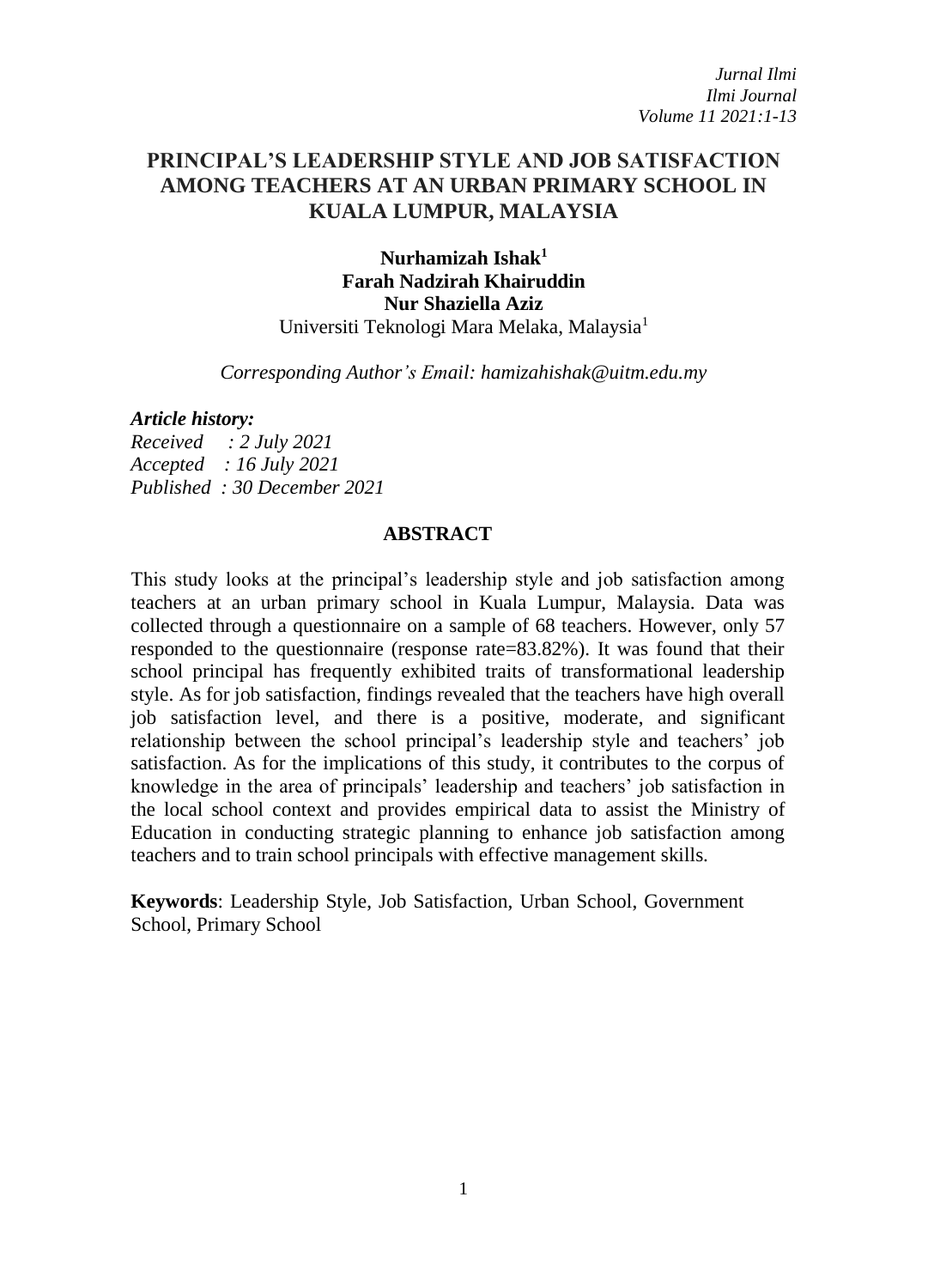### *ABSTRAK*

*Kajian ini melihat gaya kepimpinan pengetua dan kepuasan kerja dalam kalangan guru di sebuah sekolah rendah bandar di Kuala Lumpur, Malaysia. Data dikumpul melalui soal selidik ke atas sampel seramai 68 orang guru. Walau bagaimanapun, hanya 57 menjawab soal selidik (kadar maklum balas=83.82%). Didapati pengetua sekolah mereka sering mempamerkan ciri-ciri gaya kepimpinan transformasional. Bagi kepuasan kerja, dapatan mendapati bahawa guru mempunyai tahap kepuasan kerja keseluruhan yang tinggi, dan terdapat hubungan yang positif, sederhana dan signifikan antara gaya kepimpinan pengetua sekolah dengan kepuasan kerja guru. Bagi implikasi kajian ini, ia menyumbang kepada korpus pengetahuan kepimpinan pengetua dan kepuasan kerja guru dalam konteks sekolah tempatan dan menyediakan data empirikal untuk membantu Kementerian Pendidikan dalam menjalankan perancangan strategik untuk meningkatkan kepuasan kerja dalam kalangan guru dan melatih pengetua sekolah dengan kemahiran pengurusan yang berkesan.*

*Kata kunci: Gaya Kepimpinan, Kepuasan Kerja, Sekolah Bandar, Sekolah Kerajaan, Sekolah Rendah*

### **INTRODUCTION**

Job satisfaction indeed is a crucial facet that contributes towards employee's productivity in the workplace (Hoy  $\&$  Miskel, 2010). The issue of job satisfaction among employees currently is no longer limited to those who are working in the industry and business organisations, but it is also a concern among teachers. Nguni et al. (2006) stated that teachers who are satisfied with their job are more enthusiastic and interested in devoting more energy and time for students' achievements. One factor that affects teachers' job satisfaction is the principal's leadership style. As the principal is the highest superior in the school, he/she has the final say in all matters in the school regardless of whether it is an administrative or academic matter. Hence, as subordinates, teachers are direct recipients of his/her orders. If the orders given are relevant, bring good impact to the smooth operation of the school and ease teachers' workload, the teachers would certainly happy and motivated to work. However, if it is vice versa, the teachers' motivation will gradually decline and their dissatisfaction towards their work will escalate rapidly.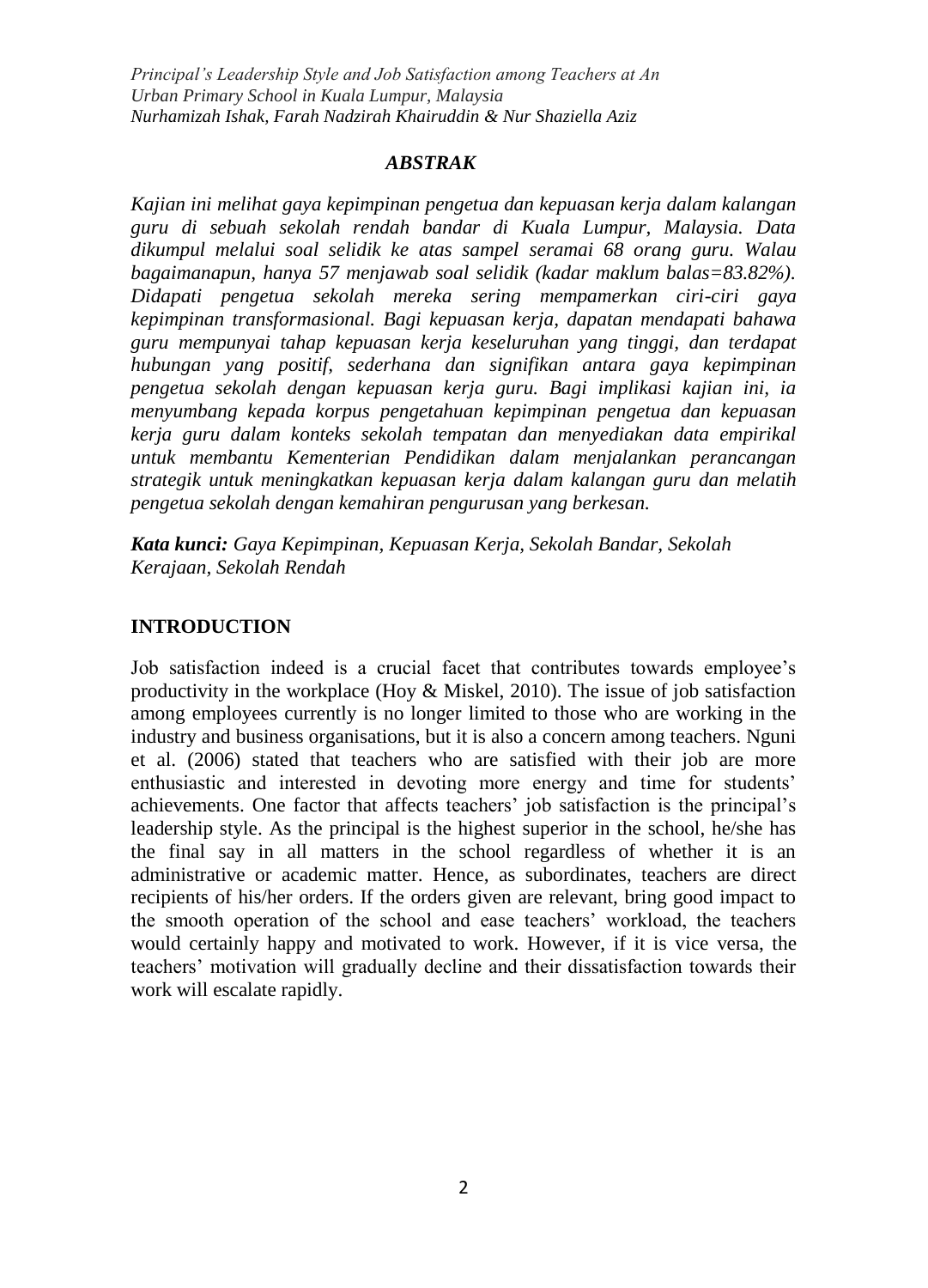## **STATEMENT OF PROBLEM**

When workers feel their needs are being met and experience a sense of satisfaction in their job, they experience a stronger motivation to exert extra efforts to accomplish organizational goals. When employees feel overwhelmed with their job and feel they have little support from their leader, they experience low level of job satisfaction (Fuming & Jiliang, 2008). Hence, it is imperative that a principal exhibits strong educational leadership within the school in order to provide the support teachers need to be successful in the classroom.

In terms of international context, there have been numerous empirical studies, meta-analyses, and reviews of the literature on the relationship between leadership style and teachers' job satisfaction (see Biggerstaff, 2012; Denton, 2009; Hulpia, Devos & Rossell, 2009; Williams, 2009). However, to date, majority of local research conducted on leadership style and job satisfaction took place on non-teachers sampling (see Ahmad et al., 2013; Yagambaran, 2012). Concerning this research gap, this research intends to examine the relationship between a principal's leadership style and job satisfaction among teachers at an urban primary school in Kuala Lumpur, Malaysia.

## **Research Questions**

- 1. What is the leadership style mostly exhibited by the principal as perceived by teachers?
- 2. What is the job satisfaction level of teachers based on the Hygiene and Motivator factors?
- 3. Is there any significant relationship between a principal's leadership style and teachers' job satisfaction level?

## **LITERATURE REVIEW**

## **Bass And Avolio Full-Range Leadership Theory (1994)**

Bass and Avolio's (1994) Full-Range Leadership theory consists of three leadership styles: transformational leadership, transactional leadership, and laissezfaire/passive avoidant leadership. To date, the FRL theory approach is considered the most comprehensive leadership (Trottier, Wart & Wang, 2008). Sims et al. (2009) claimed that this theory represents the most popular current view of leadership. Furthermore, this theory has been utilized in more empirical studies than other theories for the past two decades (Northouse, 2010) due to its universal application.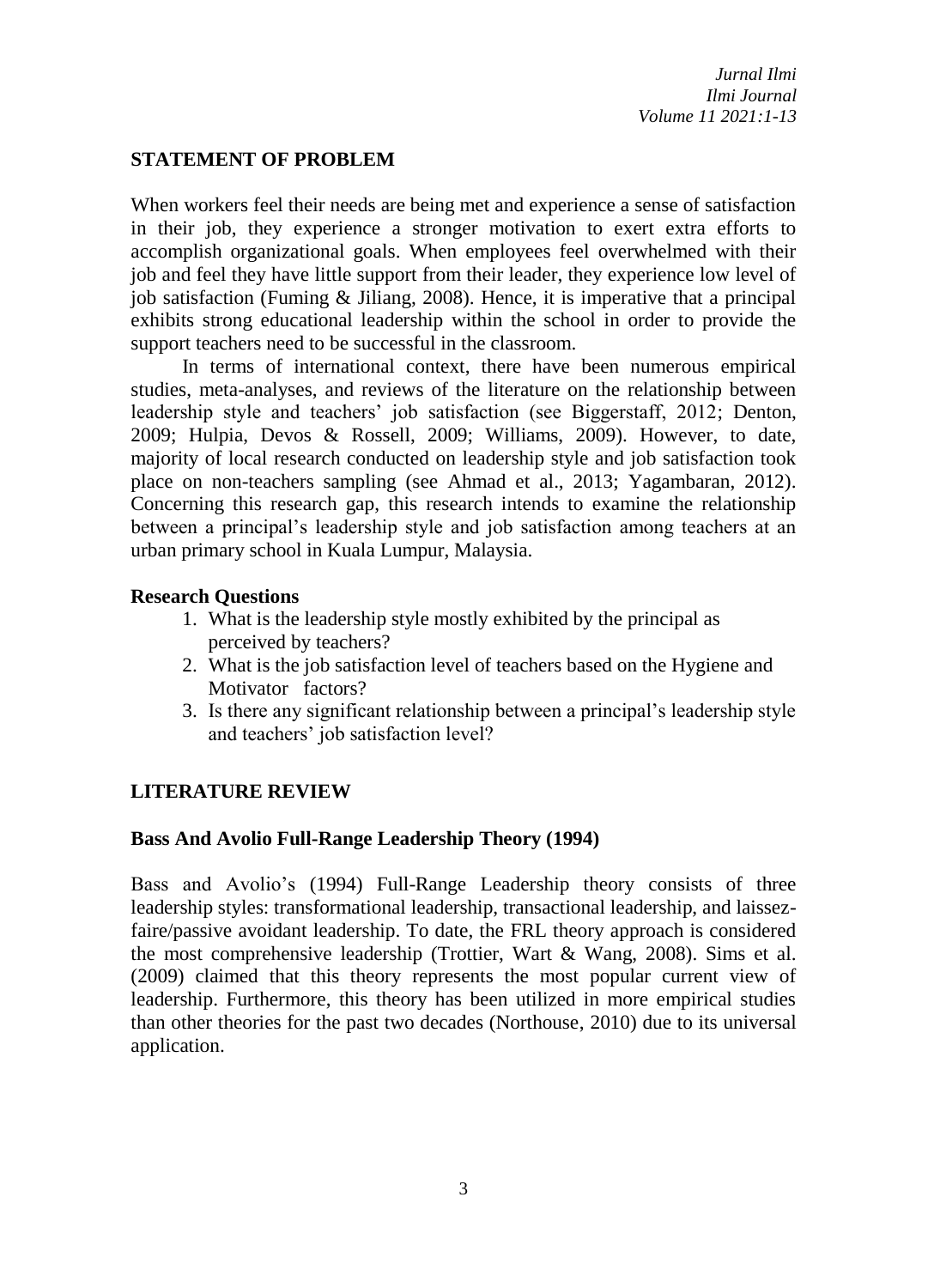## **Transformational Leadership**

Transformational Leadership focuses on the relationship between leaders and followers. Transformational leaders are considered to have high ethical and moral standards and are those who motivate, influence, and encourage people to work together (Boberg, 2013). Moreover, this leadership is believed to be the best leadership to be utilized during turbulent environments and poor organisation performance as it enhances positive attitude among the members of the organisation. This leadership style comprises of five sub-dimensions: idealized influence (attributes), idealized influence (behaviours), inspirational motivation, intellectual stimulation, and individualised consideration.

With regard to educational setting, transformational leaders would incorporate leadership that is visionary and aimed to transform not only the school, but the teachers, staffs and students as well. Furthermore, under this leadership style, trust, collegiality, and rapport would be apparent among the members of the schools. This is in line with Yukl's (2009) definition of transformational leadership: the process of influencing major changes in the attitudes and assumptions of organisational members and building commitment for the organisational mission, objectives, and strategies.

## **Transactional Leadership**

Transactional leadership is underpinned by exchange theory, where a leader identifies the tasks of the followers, establishes the structure, and putting emphasis on planned and scheduled work. When task have successfully been completed, rewards will be given; while disciplinary actions will be executed for the deviation of standard in the task. In other words, this leadership style focuses on rules and procedures to accomplish organizational goals and expectations. The transactional leadership style is also often termed a more traditional form of leadership that follows a structure of leader-follower relationship based on the fulfillment of contractual obligations (Boberg, 2013). The two sub-dimensions associated with transactional leadership are contingent reward and management by exception.

With regards to educational setting, the principal that adopts a transactional style will maintain a tightly structured school operation where there are set of routines to be followed, a clean environment, and orderly procedures that provide a positive influence on student learning and might contribute to better academic success for students (Balyer, 2012).

## **Laissez-Faire/Passive Avoidant Leadership.**

The term laissez-faire is taken from the French phrase and means a "hands-off: approach (Northouse, 2010). Passive avoidant leadership is characterized as nonleadership or the absence of leadership. The passive avoidant leaders have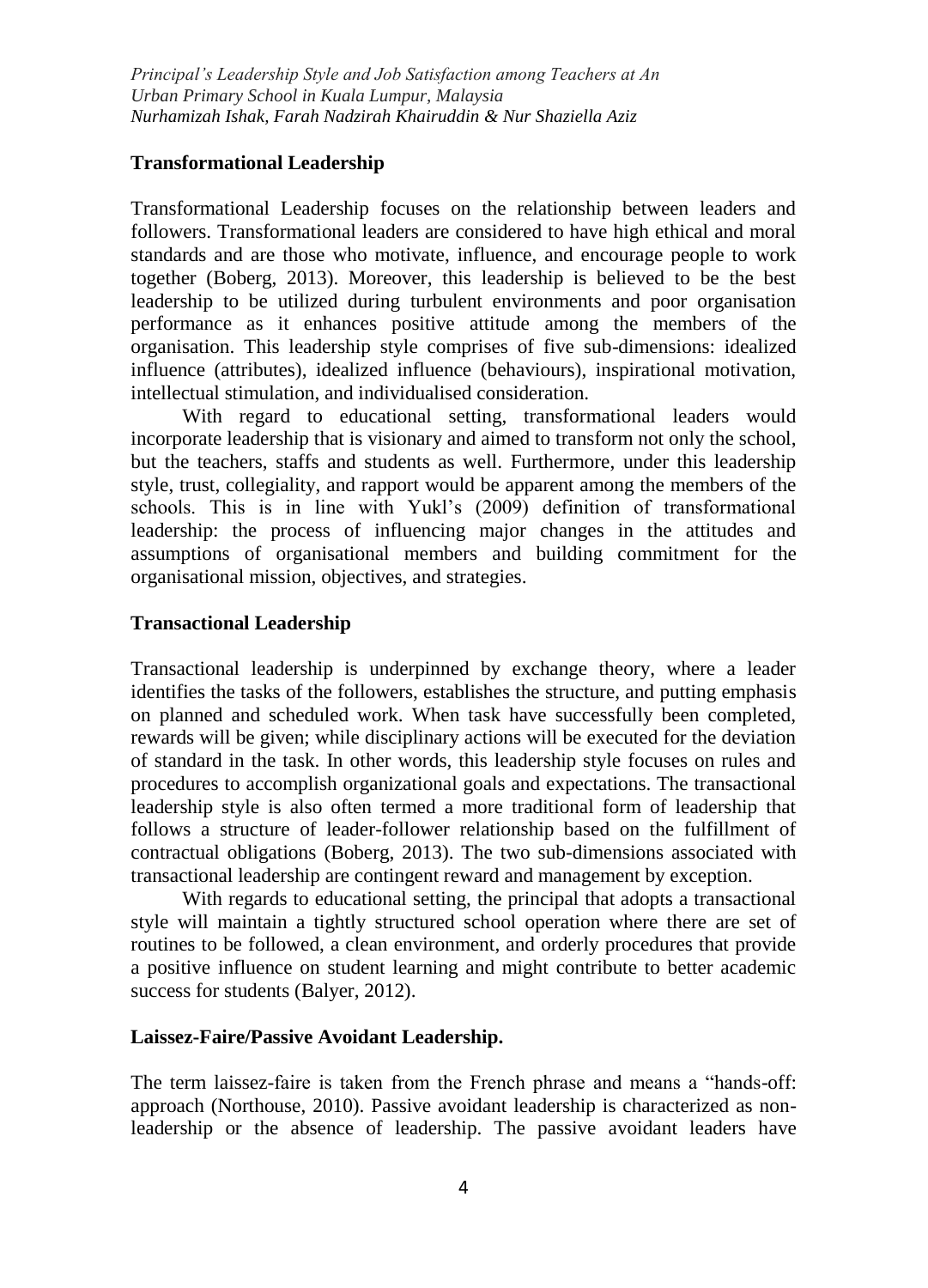*Jurnal Ilmi Ilmi Journal Volume 11 2021:1-13*

tendencies to avoid involvement in important issues and are most often not engaged with his or her followers. They avoid making decisions, give no feedback, abdicate responsibility, and do not make effort to assist subordinates in fulfilling their needs (Hoy & Miskel, 2010). Furthermore, as these leaders rarely intervene in organisational matters, subordinates are free to do whatever they like without the need to adhere to the rules of the organisation. This subsequently results in the negative relationship between the satisfaction, performance, and motivation of followers and passive avoidant leadership (Korkmaz, 2007).

## **Teachers' Job Satisfaction**

Teachers' job satisfaction is definitely crucial for the success of learning process at school. Teachers who are happy, dedicated, and committed will bring their best qualities to school. As they spend a great amount of time with their students in class, this may bring significant impact on students' achievement (Jyoti and Sharma, 2009). Meanwhile, according to Luft (2012), a lack of teacher job satisfaction caused frequent teacher absenteeism from school, aggressive behaviour towards colleagues and learners, early exits from the profession, and psychological withdrawal from the work. All of these negative results lead to poor quality teaching. Besides, other studies showed that a lack of job satisfaction is often accompanied by feelings of gloom, despair, anger, resentment and futility (Pinder, 2008).

## **Leadership And Job Satisfaction**

Leadership style is an important determinant of employees' job satisfaction. The reaction of employees towards their leaders will usually depend on the characteristics of the employees as well as on the characteristics of the leaders (Hoy & Miskel, 2010). According to Yukl (2009), employees are more satisfied with leaders who are considerate or supportive than with those who are either indifferent or critical towards subordinates. In support of this idea, Korkmaz (2007) argued that it is stressful for employees to work with a leader who has hostile behaviour and is unsupportive. If subordinates are not capable of figuring out how to perform the work by themselves they will prefer a leader who will provide adequate guidance and instructions.

Similarly, the leadership style of school principals also significantly influences the job satisfaction of the teachers. A leadership style that involves teachers in the decision-making processes will give the teachers a higher level of job satisfaction than if they were not involved. The teachers report greater satisfaction in their work when they perceive their principal as someone who shares information with them, who delegates authority, and who keeps open channels of communication with them (Bogler, 2001).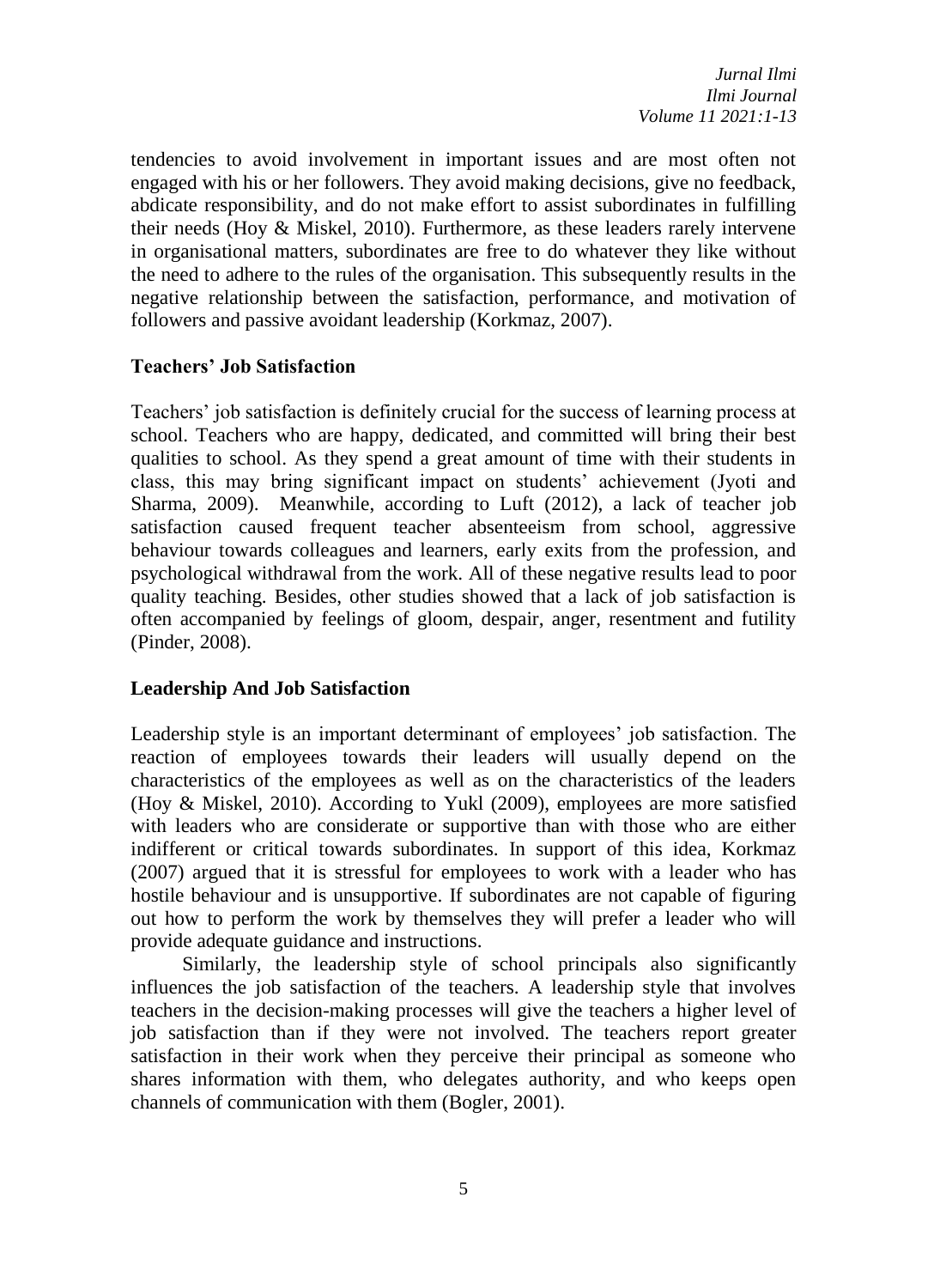To date, a good number of research works have been devoted regarding the influence of transactional, transformational, and laissez-faire leadership styles on teachers' job satisfaction. Much of the studies indicated that school principals who exhibit transformational leadership style cultivate higher teachers' job satisfaction than transactional and laissez-faire styles (see Siroos & Asghar, 2014; Jamallullail et al., 2014). Moreover, a study by Korkmaz (2007) who surveyed 630 teachers in Turkey about their perceptions of the transformational and transactional leadership styles of principals and the effects on teacher job satisfaction found that the more transformational the teachers perceived the principals to be, the more the teachers' job satisfaction increased. Nevertheless, in very few literature and empirical investigations, transactional leadership is found to be effective as it gives rewards for good performance and provides constructive feedback to the employees.

### **RESEARCH METHODOLOGY**

#### **Research Design**

This research is descriptive and correlational as it aims to examine the level of teacher's job satisfaction, the most perceived leadership style, and the relationship between a principal's leadership style and teacher's job satisfaction level. To achieve this purpose, this research employed quantitative research design.

### **Population and Sample**

The total population of this study was school teachers at an urban primary school in Kuala Lumpur, Malaysia. About 68 teachers were teaching there. Due to its quite small population size, total population sampling technique was applied. All 68 teachers were selected as the sample size of this study. Nevertheless, after two weeks of data collection process, only 57 out of 68 responded to the questionnaires (response rate  $= 83.82\%$ ).

### **Instrumentation**

In this study, the instrument took the form of a questionnaire. This questionnaire was divided into three sections: Section A, Section B, and Section C with a total of 70 items. Section A focused on the demographic data of the teachers. It consisted of six items regarding gender, marital status, age, academic qualification, years of service, and years working with the current principal.

Section B answered the first research question which was the leadership style mostly exhibited by the principal as perceived by teachers. It was adopted and adapted from the Multifactor Leadership Questionnaire by Avolio and Bass (2004). The original questionnaire consisted of 45 items. However, 11 items from the original questionnaire were omitted in this section. The rationale behind the omission of these items was because researchers had detected some ambiguities in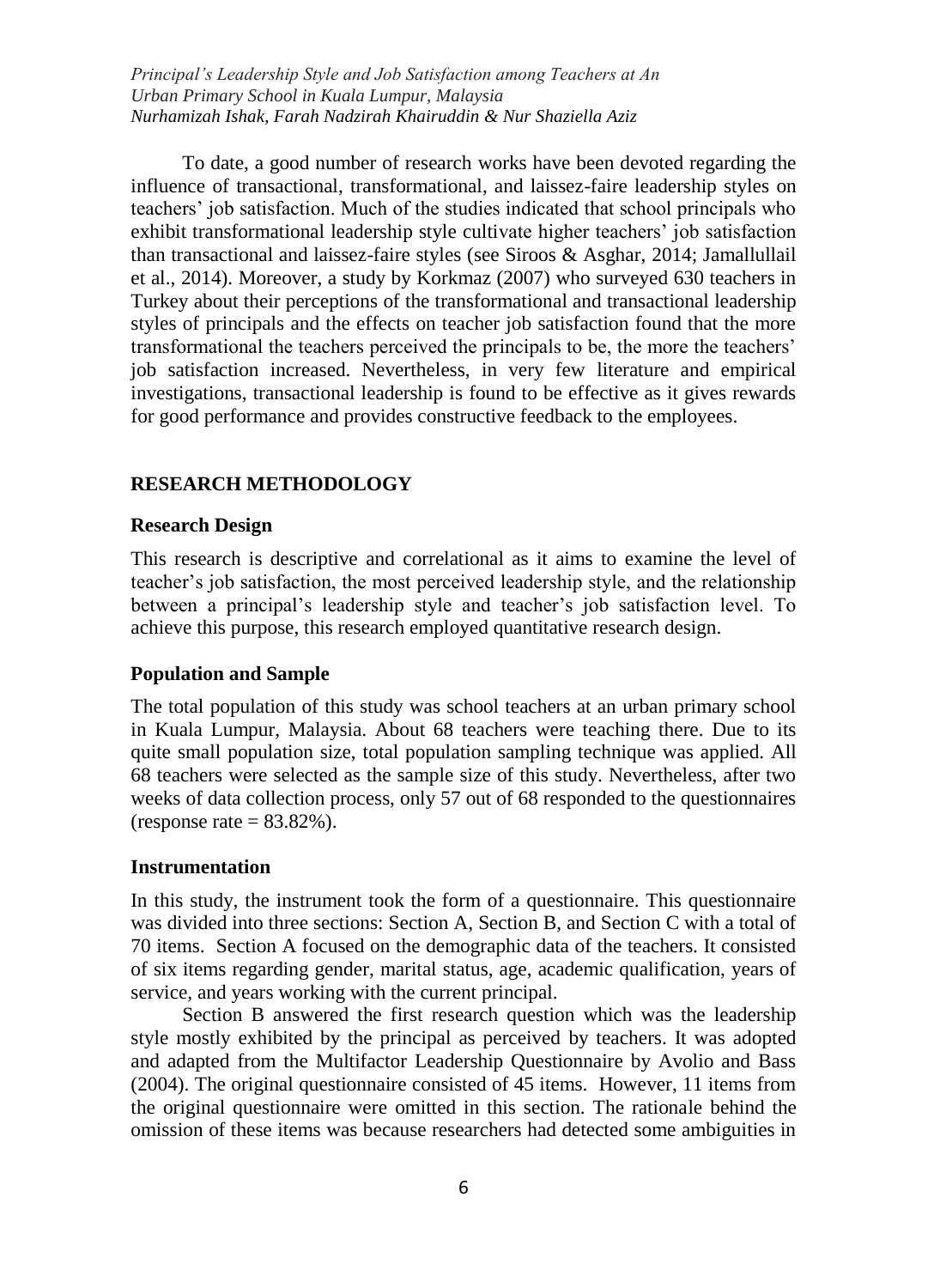these items that might confuse the teachers who answered this questionnaire. Hence, this section consisted of 34 items of transformational leadership, transactional leadership, and laissez-faire leadership.

Section C answered the second research question which was the level of teacher's job satisfaction. It was adopted and adapted from a questionnaire that was based on Herzberg's Motivation Hygiene Theory in a research entitles Job Satisfaction Among Elementary Level Educators by Greene, Jensen, Madden, and Maloon (2010). There were some adjustments made on the questionnaire as the original questionnaire setting was for a private school located in the United States of America. Thus, certain words in the items were changed in order to make them suitable for the local school setting. There were 2 sub-dimensions under hygiene factors that were omitted from the original questionnaire which were work security and relationship with superiors. Work security sub-dimension was omitted as it was not relevant with government school settings in Malaysia where the teachers have high retention rate. As for the relationship with superior sub-dimensions, it was omitted due to overlapping items in Section B. Overall, this section consists of 30 items that were divided into motivators and hygiene factors. For items under motivators, they were further divided into five sub dimensions which were achievement, advancement, work itself, recognition and growth. Meanwhile, for items under hygiene factors, they were further divided into four sub-dimensions which were school policy, relationship with peers, salary, and working condition.

The method of response for Section B and C was 5-point Likert scale with a scale of 1, 2, 3, 4, and 5, in which 1 indicated "strongly disagree", 2 indicated "disagree", 3 indicated "neutral", 4 indicated "agree", and 5 indicated "strongly disagree". The respondents ticked the scale that accurately described their response for each item.

## **Data Collection and Analysis Procedure**

68 questionnaires were personally distributed by the researchers to the respondents. As the teachers were busy with their work and need time to answer the questionnaire, they were given a week to answer the questionnaire. A gatekeeper who is a teacher in the school was appointed to collect all the completed questionnaires. However, only 57 teachers returned completed questionnaires *(response rate=83.82%).* 

The completed questionnaires were analysed using SPSS. To answer the first and second research questions, descriptive statistics such as frequency, percentage, mean and standard deviation were used. Besides, in order to determine the level of job satisfaction, scores were divided into three different levels. Scores below 1.33 indicated low job satisfaction, scores between 1.34 and 3.32 indicated moderate job satisfaction, and scores above 3.33 indicated high job satisfaction. Next, to answer the third research question, Pearson correlation coefficient was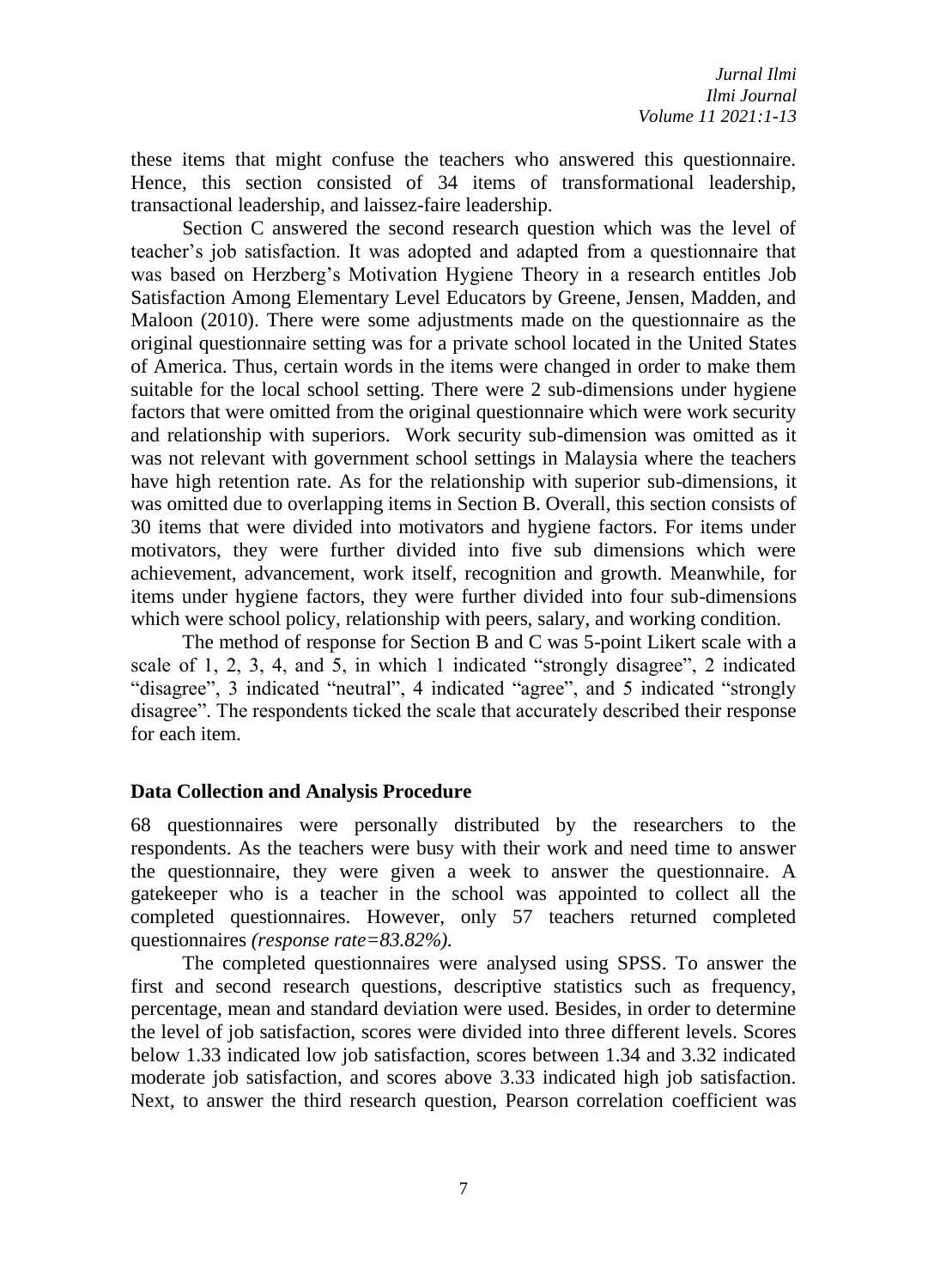employed to determine the relationship between the teachers' job satisfaction and the leadership style of their leaders. The strength of correlation index is as follow:

| Index           | <b>Strength</b> |
|-----------------|-----------------|
| r  > 0.8        | Strong          |
| 0.5 <  r  < 0.8 | Moderate        |
| r < 0.5         | Weak            |

### **FINDINGS AND DISCUSSION**

### **Findings on Leadership Style**

**RQ 1:** What is the leadership style mostly exhibited by the principal as perceived by teachers?

| Leadership style           |    | Mean  | SD    |
|----------------------------|----|-------|-------|
| Transformational leadershp |    | 3.667 | 0.578 |
| Transactional leadership   | 57 | 3.557 | 0.503 |
| Laissez faire leadership   |    | 3.538 | 0.590 |

**Table 4.1:** Mean scores of leadership style

Out of the three leadership styles, the respondents generally agreed that transformational leadership is the leadership style that is mostly exhibited by their school principal. Nevertheless there are not huge differences recorded between the three leadership styles [Transformational: M=3.667, SD=0.578; Transactional:  $M=3.557$ , SD= 0.503 and Laissez-faire =  $M=3.538$ , SD=0.590. This means that although the school principal has exhibited traits from transformational leadership style most of the times while administering the school, yet, there are several occasions in the past where he has exhibited traits from transactional and laissezfaire leadership styles.

Previous studies already indicated that transformational leadership is an ideal leadership style that should be adopted by leaders due to its caring, supportive and visionary nature (see Boberg, 2013; Balyer, 2012; Luft, 2012). Furthermore, transformational leaders tend to be regarded with great respect by their subordinates compared to transactional leaders who tend to be feared by the subordinates. These probably are the reasons why the principal tend to exhibit more traits of transformational leadership style compared to the other two leadership styles of transactional leadership and laissez-faire leadership.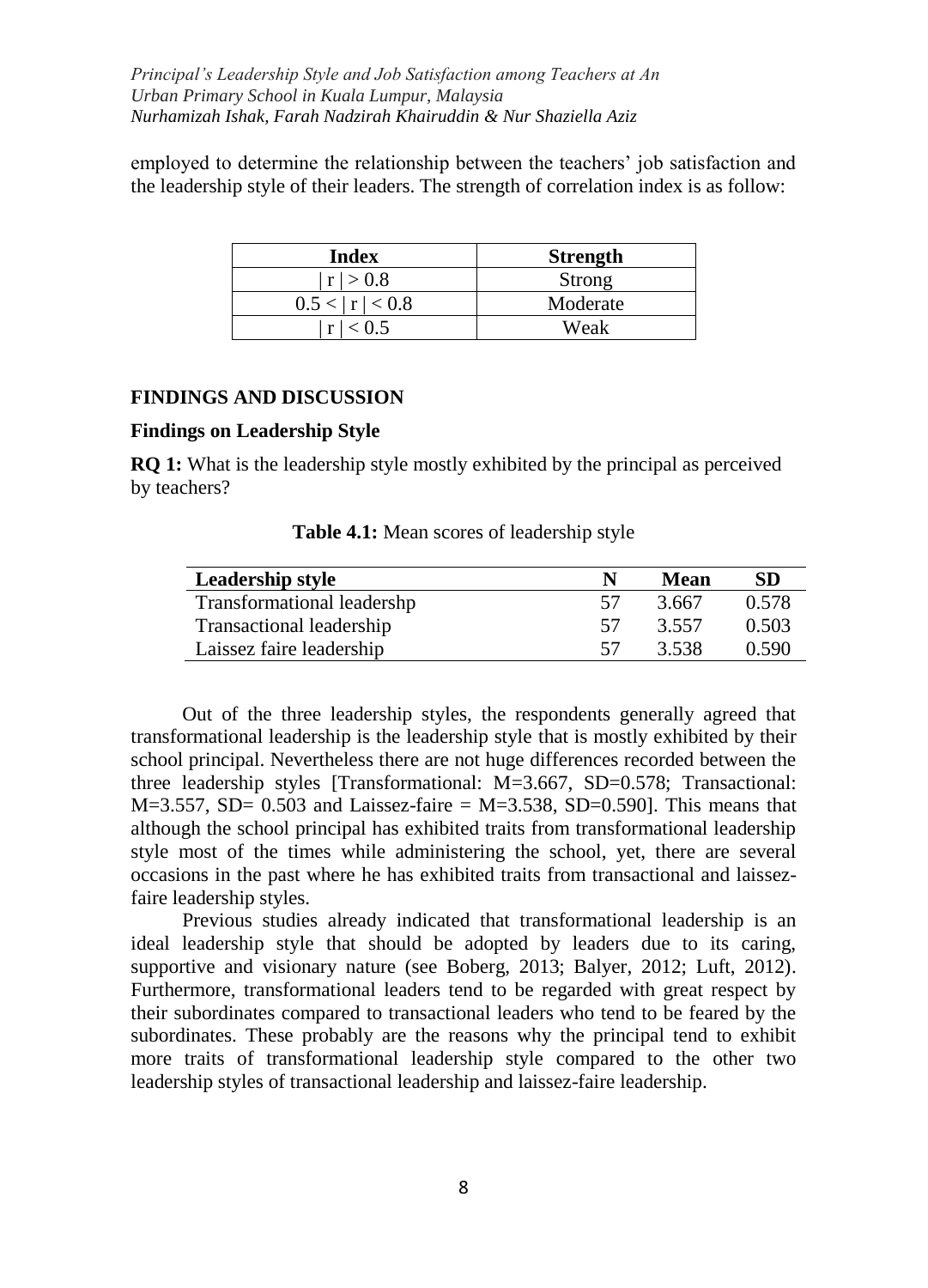### **Findings on Job Satisfaction**

**RQ 2:** What is the job satisfaction level of teachers based on the Hygiene and Motivator factors?

| <b>Job Satisfaction</b> |    | Mean  | SD     | Level |
|-------------------------|----|-------|--------|-------|
| Motivators factors      | 57 | 3.707 | 0.558  | High  |
| Hygiene factors         | 57 | 3.618 | 0.522  | High  |
| Total Mean Score        |    | 3 663 | () 541 | High  |

**Table 4.2:** Mean scores of job satisfaction

Overall, the teachers have high job satisfaction level (M=3.663, SD=0.541). Furthermore, both motivators factors (M=3.707, SD=0.558) and hygiene factors (M=3.618, SD=0.522) also scored high level. The teachers probably are happy and motivated to work in this school due to the positive environment of the school as indicated by the findings: teachers are more affected by motivator factors than hygiene factors. Fuming and Jiling (2008) once stated that although satisfaction seemed to be more associated with personal factors, the influence of environmental factors cannot be ruled out. If the atmosphere provides greater support for the teachers with appropriate working loads and financial rewards, higher job satisfaction might be reported.

Concerning this, certain initiatives could be taken by the government to enhance better job satisfaction among teachers. One of the initiatives is by increasing the salary and remuneration (Wu, 2009) as the teachers nowadays do not only teach but also involve in various administrative work and event management duties. It is undeniable that money cannot replace the time and efforts that they spent outside of the working hours to fulfil the above tasks, yet, it is a form of consolation to lift up their spirit to continue working. The second initiative is reducing the teaching hours for teachers who are teaching students that are going to sit for the national examination (Jamallullail et al., 2014). The rationale behind this initiative is teachers are always subjected to enormous exam stress because of the pressures exerted by society and parents. This is due to our nation's examination-oriented culture where student scores at the national exams and its percentage continuously become the hot issue among the public each year. Other than that, if possible, the class size for government schools should be reduced (Denton, 2009) to enable teachers to give better attention to all students in the class. Nevertheless, this initiative is subjected to the school facilities.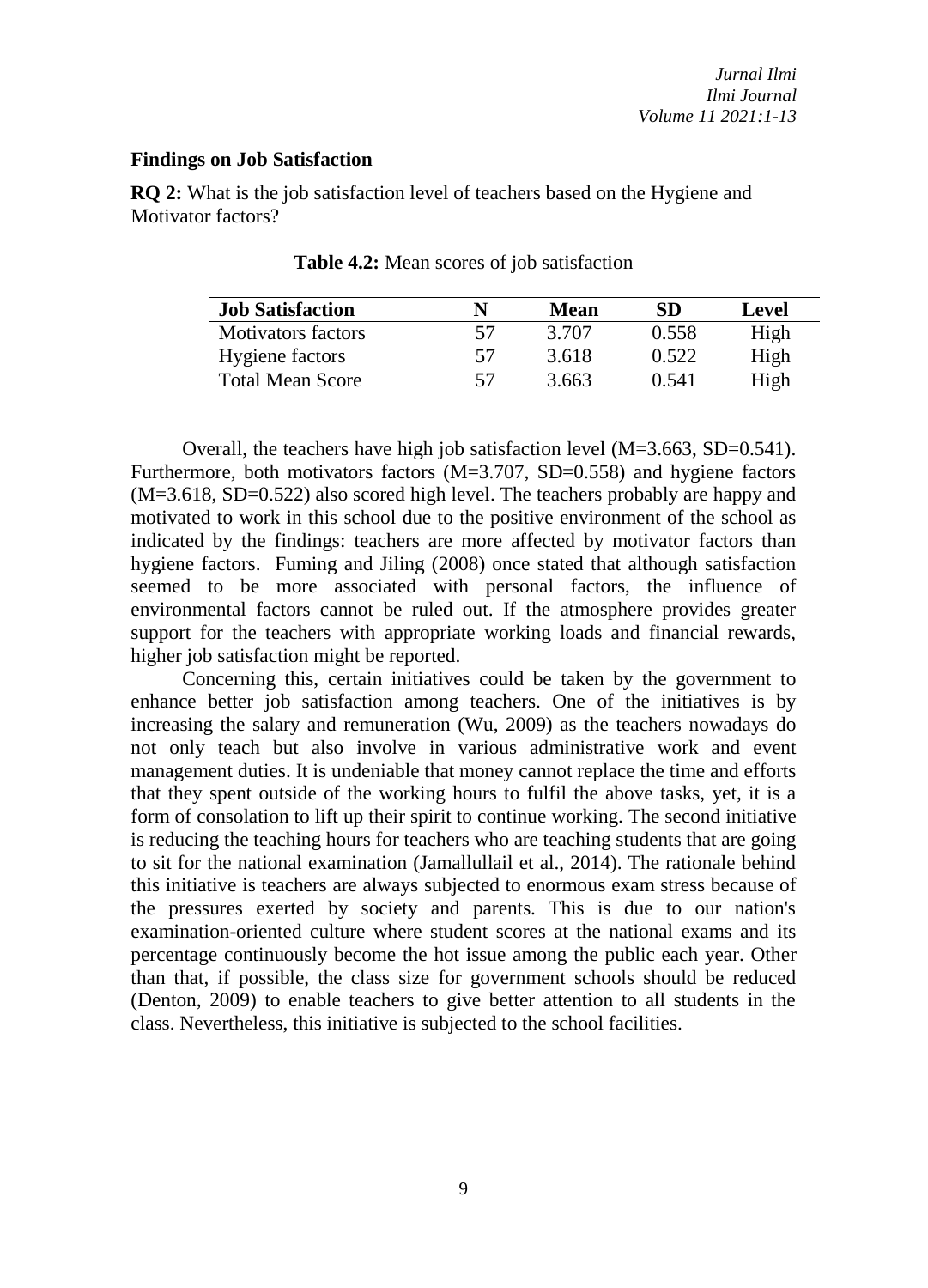### **Findings on Relationship between Leadership Style and Job Satisfaction**

**RQ 3:** Is there any significant relationship between leadership style and teachers' job satisfaction?

|               |                   | Principal's | Teachers' Job |
|---------------|-------------------|-------------|---------------|
|               |                   | Leadership  | Satisfaction  |
|               |                   | Style       |               |
| Principal's   | Pearson           |             | $.621**$      |
| Leadership    | Correlation       |             |               |
| Style         | $Sig. (2-tailed)$ |             | .000          |
|               | N                 | 57          | 57            |
| Teachers' Job | Pearson           | $.621**$    |               |
| Satisfaction  | Correlation       |             |               |
|               | Sig. (2-tailed)   | .000        |               |
|               | N                 | 57          | 57            |

**Table 4.3:** Correlation between leadership style and teachers' job satisfaction

\*\*. Correlation is significant at the 0.01 level (2-tailed).

Table 4.3 shows the result of Pearson Correlation Coefficient analysis between school principal's leadership style which is transformational leadership and teachers' job satisfaction at an urban primary school in Kuala Lumpur, Malaysia. The analysis depicts a positive, moderate, and significant relationship between the school principal's leadership style and teachers' job satisfaction (r  $=621$ ,  $p = .000$ . This means that the transformational leadership style exhibited by the principal while administering the school leads to higher job satisfaction among the teachers. This is in line with previous studies (see Siroos & Asghar, 2014; Jamallullail et al., 2014) where the teachers are feeling more motivated and at ease with their job when the school is administered by a transformational leader because this leader constructs and executes clear visions for the schools, has established creditability, and typically inspires the teacher to produce better job performance (Biggerstaff, 2012).

### **CONCLUSION AND RECOMMENDATION**

To conclude, the principal's leadership style and teachers' job satisfaction are interrelated. Both are fundamental mechanisms that enhance the effectiveness of the school. A capable principal provides clear direction for the schools, leads subordinates towards achieving desired goals as well as gives moral and technical supports to the subordinates when they are accomplishing their tasks. This subsequently might bring the contentment among the teachers to continue working in the school. In a similar vein, teachers with high job satisfaction are likely to exert more effort in their assigned tasks which lead to better job performance and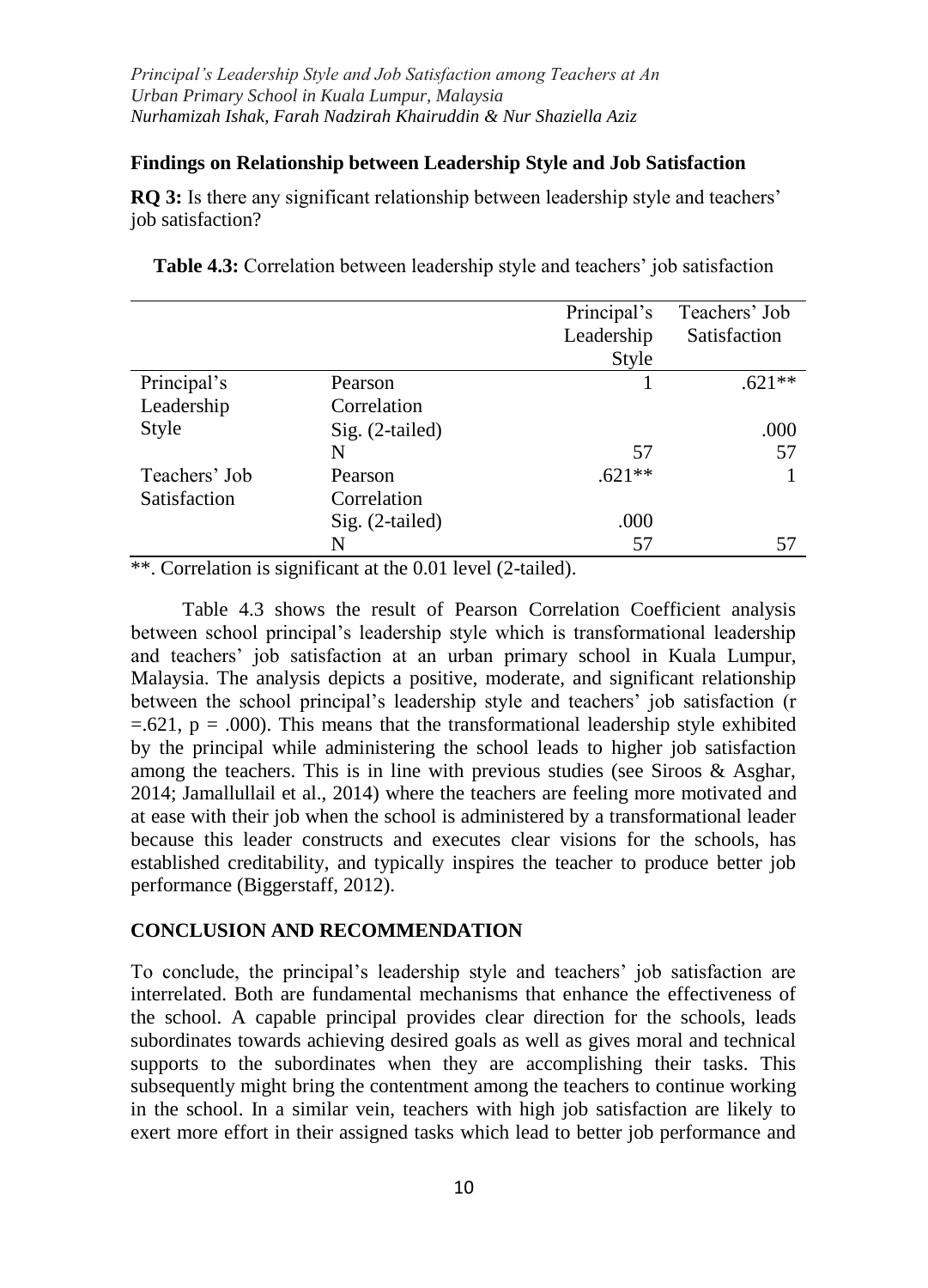higher job productivity as well as are willing to work alongside the principal to pursue the collective school goals.

As for recommendations, future research can employ mixed-method and use bigger samples in order to gain in-depth analysis of the issue. Besides that, future research might also study these two variables of leadership style and job satisfaction with other related variables such as decision making and job performance for a more detailed insight of the dynamic in the leader-follower rapport

### **REFERENCES**

- Ahmad Abdul Rahman, Mohd Nazir Mohd Adi, Haris Md Noor, Abdul Ghafar Abdul Rahamn & Tan Yu Shuang. (2013). The influence of leadership style on job satisfaction among nurses. *Asian Social Science*, *9*(9), 172.
- Avolio, B. J., & Bass, B. M. (2004). *Multifactor Leadership Questionnaire. Manual and Sampler Set (3rd ed.).* Redwood City, CA: Mindgarden. Retrieved from http://dx.doi.org/10.1207/s1532754xjprr1602\_2
- Balyer, A. (2012). Transformational leadership behaviors of school principals: A qualitative research based on teachers' perceptions. *International Online Journal of Educational Sciences*, *4*(3), 581-591.
- Bass, B.M. & Avolio, B.J. (1994). *The Full Range of Leadership Development*. Binghamton, NY: Center for Leadership Studies.
- Biggerstaff, J. K. (2012). *The Relationship Between Teacher Perceptions of Elementary School Principal Leadership Style and Teacher Job Satisfaction*. (Doctoral thesis, Western Kentucky University, USA). Retrieved from https://digitalcommons.wku.edu
- Boberg, J. E. (2013). *High School Principal Transformational Leadership Behaviours and Teacher Extra Effort During Educational Reform: The Mediating Role Of Teacher Agency Beliefs.* (Doctoral thesis, University of Texas Arlington, USA). Retrieved from https://rc.library.uta.edu
- Bogler, R. (2001). The influence of leadership style on teacher job satisfaction. *Educational Administration Quarterly*, 37(5), 662-683.
- Denton, E. M. (2009). *Teachers' Perceptions of How Leadership Styles and Practices Of Principals Influence Their Job Satisfaction and Retention*. (Doctoral Thesis, Liberty University, USA). Retrieved from https://digitalcommons.liberty.edu/doctoral/207
- Fuming, X., & Jiliang, S. (2008). Research on job satisfaction of elementary and high school teachers and strategies to increase job satisfaction. *Chinese Education and Society*, *40*(5), 86-96.
- Greene, A., Jensen, D., Madden, T., Maloon, R., & Stark, E. (2010). *Job Satisfaction among Elementary Level Educators*. Retrieved from http://circle.adventist.org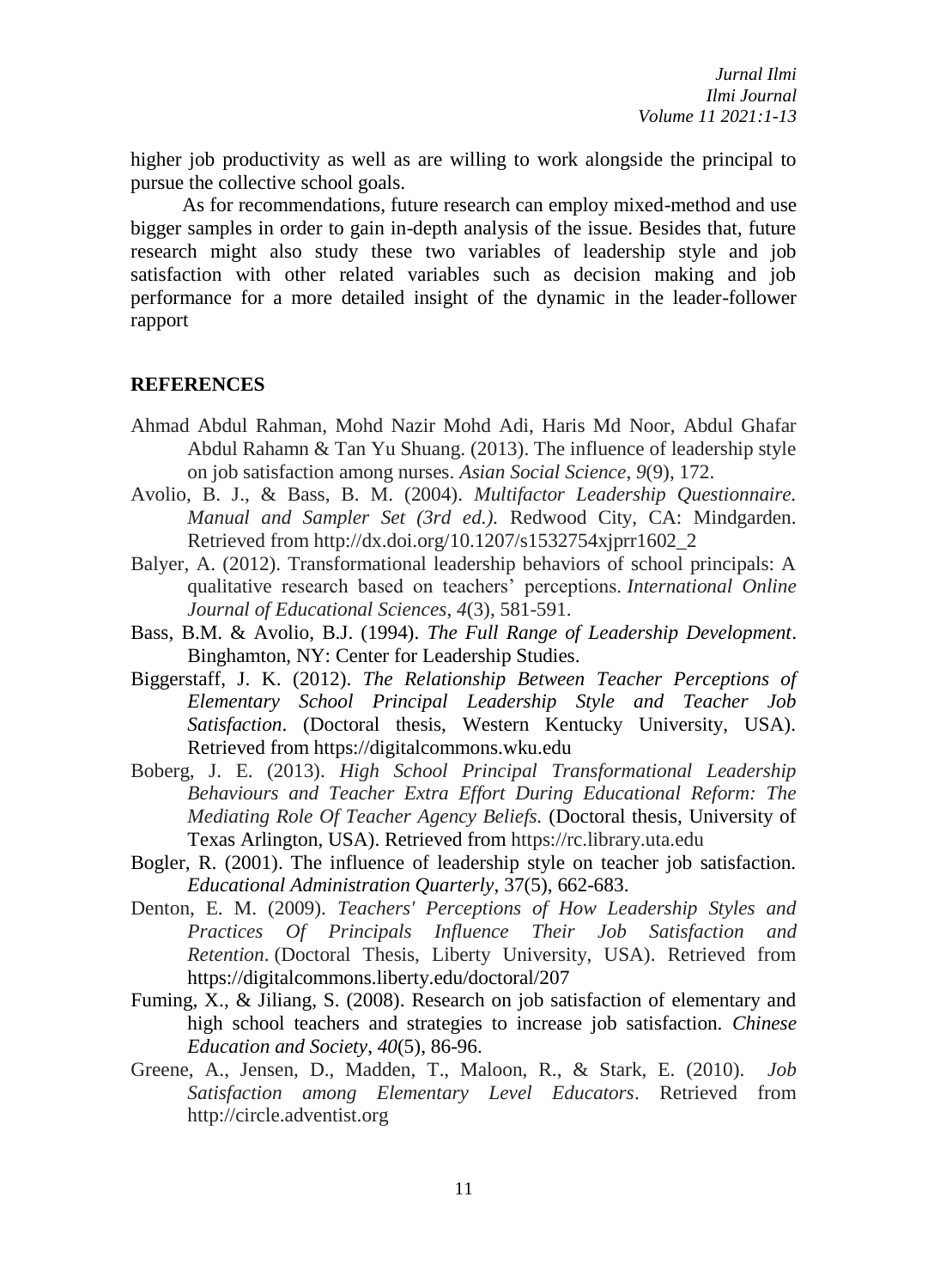- Hoy, W.K & Miskel, C.G. (2010). *Educational Administration: Theory, Research And Practice.* New Jersey: McGraw-Hill Inc.
- Hulpia, H., Devos, G., & Rosseel, Y. (2009). The relationship between the perception of distributed leadership in secondary schools and teachers' and teacher leaders' job satisfaction and organizational commitment. *School Effectiveness and School Improvement*, *20*(3), 291-317.
- Jamallullail Abdul Wahab, Che Fuzlina Mohd Fuad, Hazita Ismail & Samsidah Majid. (2014). Headmasters' transformational leadership and their relationship with teachers' job satisfaction and teachers' commitments. *International Education Studies*,*7*(13), 40.
- Jyoti, J. & Sharma, RD. (2009). Job satisfaction of university teachers: an empirical study. *Journal of Services Research*, 9(2), 51-80.
- Korkmaz, M. (2007). The effects of leadership styles on organizational health. *Education Research Quarterly, 30*(3), 22-54.
- Luft, K. A. (2012). *A Research Study of Transformational Leadership Comparing Leadership Styles of The Principal*. (Doctoral Thesis, Duquesne University, USA). Retrieved from https://www.duq.edu/
- Nguni, S., Sleegers, P. and Denessen, E. (2006). Transformational and transactional leadership effects on teachers' job satisfaction, organizational commitment, and organizational citizenship behavior in primary schools: The Tanzanian case. *School Effectiveness and School Improvement,* 17 (2), 145-177.
- Northouse, P. G. (2010). *Leadership, Theory And Practice* (5th Ed.). Thousand Oaks, CA: Sage Publications Inc.
- Pinder, CC. (2008). *Work Motivation in Organizational Behaviour* (2nd Ed.). New York: Psychology Press.
- Shieh, H., Mills, M., & Waltz, C. (2001). Academic leadership style predictors for nursing faculty job satisfaction in Taiwan. *The Journal of Nursing Education,* 40(5), 203.
- Siroos Ghanbari & Asghar Eskandari (2014). Transformational leadership, job satisfaction, and organizational innovation. *International Journal of Management Perspective*, *1*(4), 81-94
- Sims H. P., Faraj, S., & Yun, S. (2009). When should a leader be directive or empowering? How to develop your own situational theory of leadership. *Business Horizons*, 52, 149-158.
- Trottier, A. M., Van Wart, M., & Wang, X. (2008). Examining the nature and significance of leadership in government organizations. *Public Administration Review*, 68, 319−333.
- Williams, M. D. (2009). *The Relationship of Principal Leadership Behaviors with School Climate, Teacher Job Satisfaction, and Student Achievement.*  (Doctoral Thesis, University of Southern Mississippi, USA). Retrieved from https://core.ac.uk/